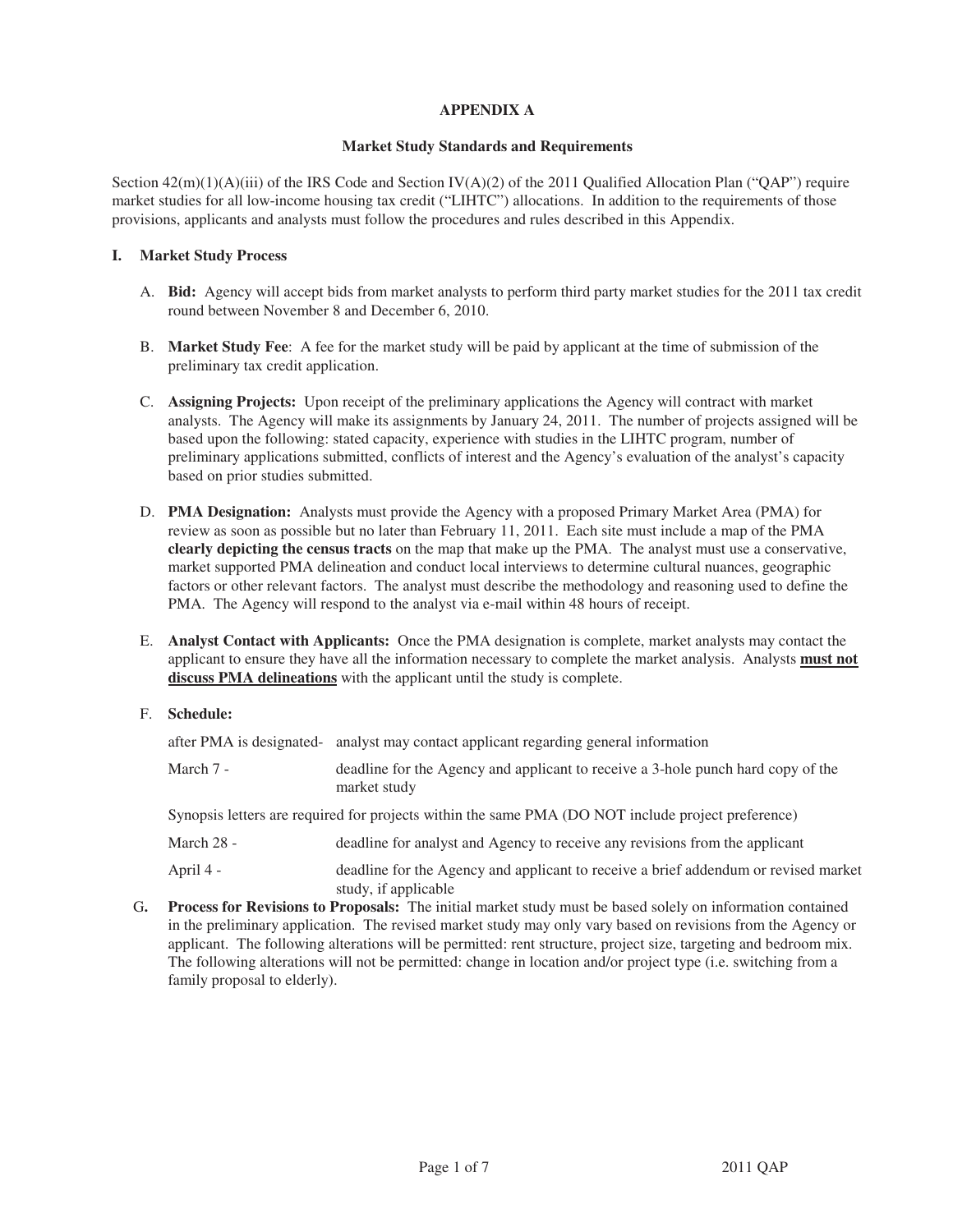## **II. Market Study Requirements**

A completed market study must include the following information:

#### A. **Executive Summary**

- **1.** A brief summary of the proposed project including the population to be served.
- **2.** The average vacancy rates for all comparable properties in the PMA and the average vacancy rate for the LIHTC projects among those comparable properties. See Section H.
- **3.** A table outlining the capture rates determined in Section G(5)(b).
- **4.** Absorption rate for the proposed project to reach stabilized occupancy.
- **5.** Conclusions about the strength/depth of the market for the project as proposed, including suggested changes.
- **6.** Any recommendations for altering the proposal. The analyst should provide a table that reflects what would be the new capture rate and absorption rate for the recommendation(s). The analyst may not act as income driven consultants performing such actions as recommending increase rents or unit mix changes for increasing cash flow.
- **7.** A brief discussion of the long term impact of the proposed project on existing or upcoming LIHTC projects in the PMA.

#### B. **Project Description**

- **1.** Project location
- **2.** Construction type (new construction/rehab/adaptive reuse)
- **3.** Occupancy type (family, elderly)
- **4.** Target income group (LIHTC and market rate, if applicable)
- **5.** Special population target (if applicable)
- **6.** Number of units by unit type
- **7.** Unit size
- **8.** Structure type (i.e. townhouse, garden apartment)
- **9.** Proposed rents and utility allowances
- **10.** Existing or proposed project based rental assistance
- **11.** Proposed project amenities (i.e. community building, playground, laundry)
- **12.** Proposed unit amenities (i.e. washer/dryer hookups, dishwasher etc.)
- **13.** If project is a rehab, include current rental rates, occupancy levels, and proposed scope of work including a dollar amount of investment, if included.

## C. **Site Evaluation**

- **1.** The market analyst **must** physically visit each site and the PMA.
- **2.** Describe physical features of the site and adjacent parcels. Negative attributes of the site must be described in relation to their possible impact on overall project feasibility. This discussion must reflect any negative curb appeal, any problematic surrounding land uses in relation to marketability, lack of transportation, poor amenities, etc. Only include site related pictures, not the surrounding amenities (e.g. grocery stores, etc.), with a description of vantage points.
- **3.** Include a map clearly identifying the location of the proposed project, identifying the closest shopping areas, schools (not applicable for elderly projects), employment centers, medical facilities and other amenities that would be important to the targeted population. Indicate proximity in miles to the proposed project.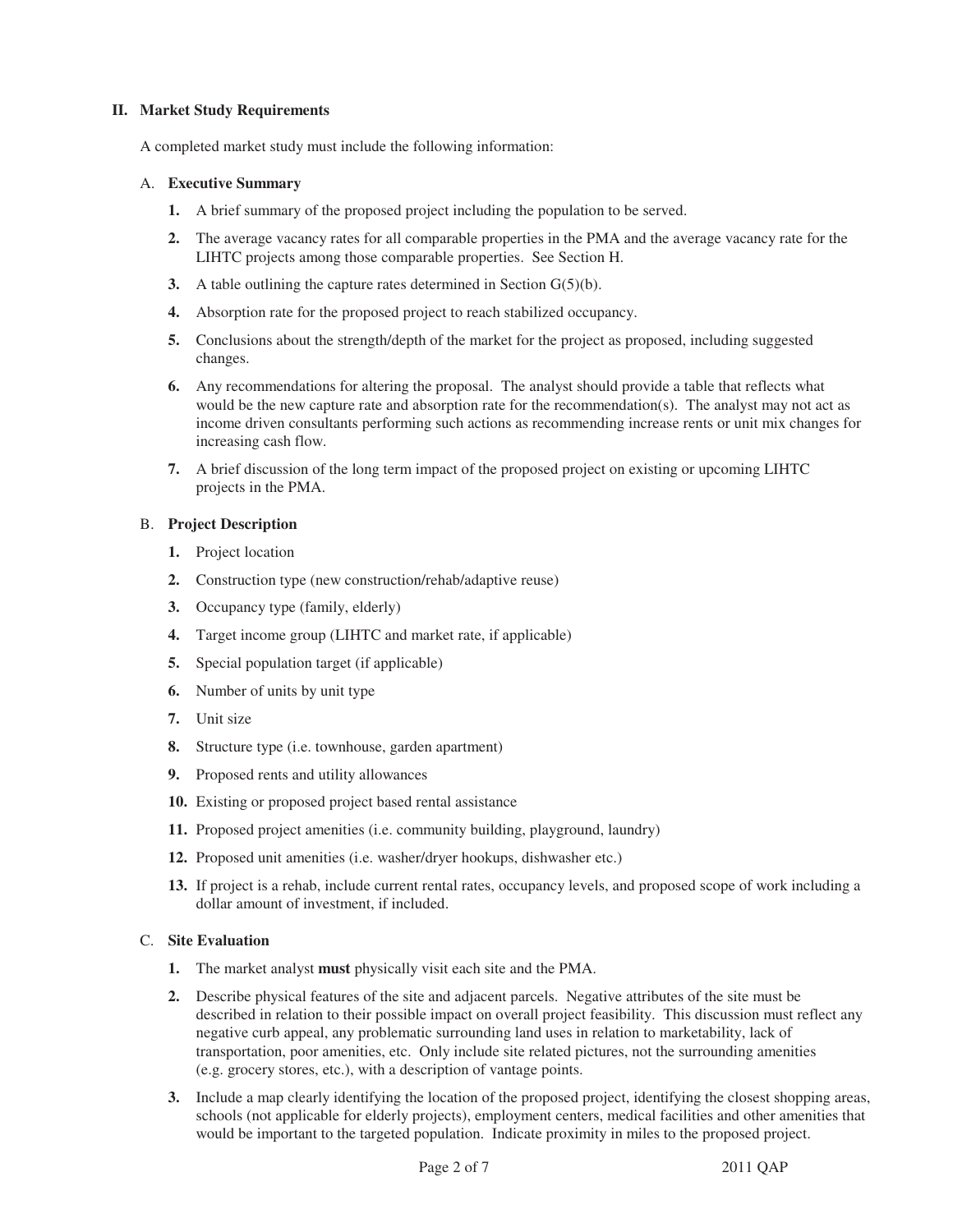- **4.** Include a map identifying existing subsidized low-income rental housing (LIHTC, Rural Development, public housing, HUD 202, project-based Section 8) within the PMA. Also include projects "in the pipeline" that have received funding but are not yet complete. Indicate proximity in miles of these properties to the proposed project.
- D. **Primary Market Area**: Include a map of the PMA, the description of method(s) used and other relevant information listed in Section I(D) above. Secondary market areas are not permitted for purposes of calculating demand.

## E. **Market Area Employment Trends**

- **1.** Employment by industry--numbers and percentages (i.e. manufacturing: 150,000 (20%)).
- **2.** Major employers and anticipated expansions, contractions in their workforces, as well as newly planned employers and their impact on employment in the market area.
- **3.** Employment and unemployment trends for the PMA since 2000 and, where possible, the county-total workforce figures and number and percentage on both. Provide annualized figures on these trends (i.e. average annual increase of employment of 1.2%).
- **4.** A narrative analysis of data provided, including discussing the cause for the trend and the overall conclusions. Relate data to the impact on rental housing demand.
- **5.** Analysts should use recent data sources (less than one year old) at the county level (or smaller) where available. Non-traditional data sources are acceptable if identified as such and linked to housing demand.
- F. **Community Demographic Data**: Information on population and household trends from 2000 to 2010 projected to 2013. Projections must be prepared by a reputable source such as Claritas, ESRI, NC State Demographic Unit or the State Data Center. U.S. Census data prior to the 2000 Census is only acceptable as historical data. The market analyst should provide the reasoning for any disagreements with these projections, along with substitute projections. Both numbers and percentages must be shown for the data below, including annualized growth figures. Please include a narrative description of the data including significant changes and overall conclusions.

# **1. Population Trends**

- a. Total Population
- b. Population by age group
- c. Number of elderly and non-elderly (elderly projects only)

## **2. Household Trends**

- a. Total number of households, average household size and group quarters
- b. Household by tenure; that is, the number of owner and renter households; (if appropriate, breakout by elderly and non-elderly)
- c. Households by income and by tenure (elderly proposals should reflect the income distribution of elderly households only)
- d. Renter households by number of persons in the household
- G. **Project-Specific Demand Analysis**: Market analysts must use the most recent rent and income limits effective at the time market studies (or preliminary applications) are assigned.
	- **1. Income Restrictions:** Market studies must evaluate the proposed project based on the occupancy restrictions indicated in the preliminary application. Analysts should be aware of specific income restrictions in the QAP, such as 25% of qualified units affordable to and occupied by those at 30% of area median income.

The study must include data for each income group targeted by the proposed project as described in the application. For example, if the proposed project targets households between 40% to 50% of the median income and households between 50% to 60% of the median income, demand projections using the methodology below must be provided **for each income group and bedroom size**. Additional data deemed by the analyst to provide further explanation should be referenced in an appendix.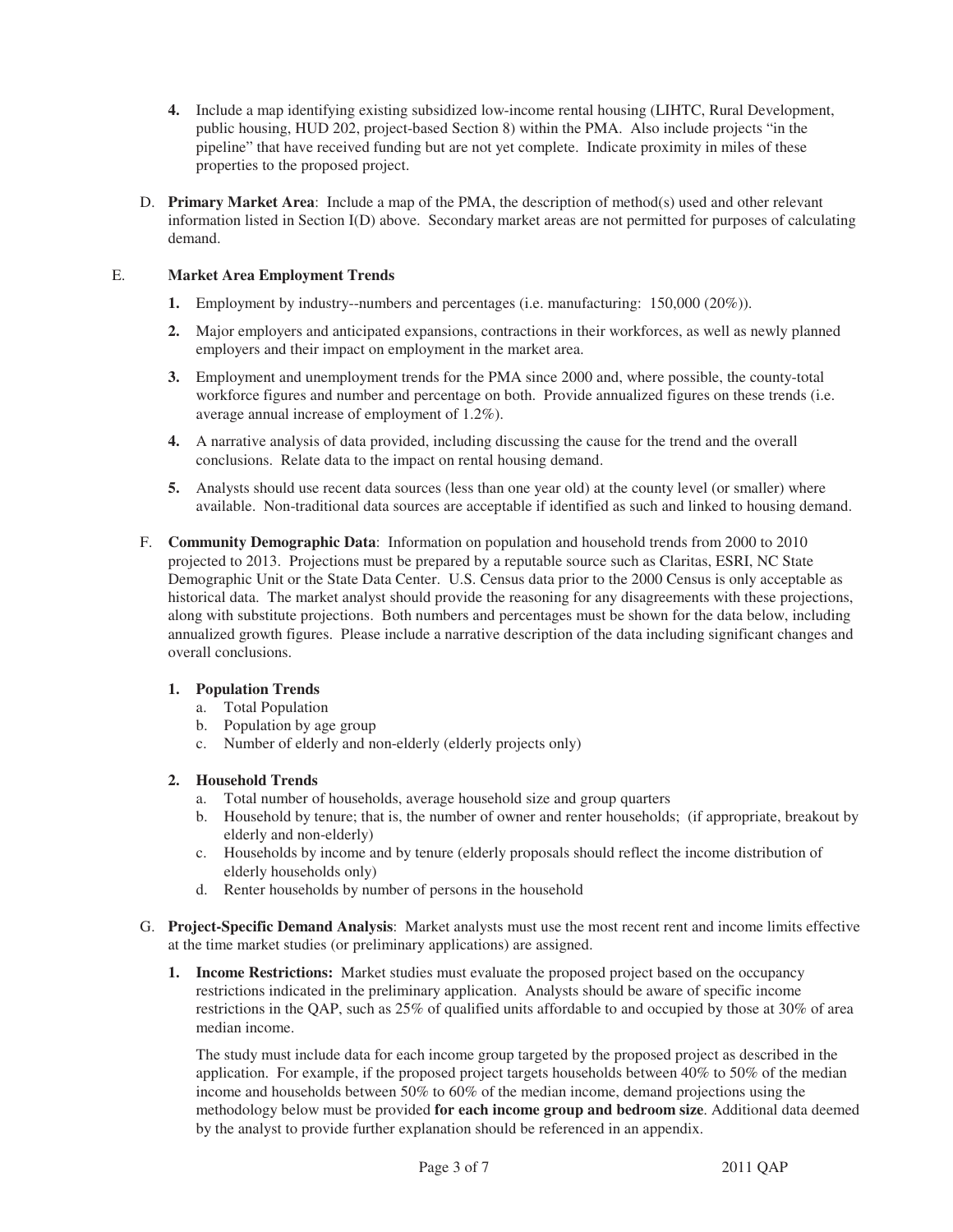**2. Affordability:** Analysts are required to assume no family households are able to pay more than 35% of gross income towards total housing expenses and that no elderly households are able to pay more than 40% of gross income towards total housing expenses. The demand analysis must clearly indicate the minimum income and maximum income range for each targeted group.

For the maximum household income for one bedroom units the analyst must use the average of one and two person households. For three bedroom units the analyst must use the average of four and five person households. Note: For elderly projects, the analyst must use a maximum income based on two person households.

Studies may only include **one demand calculation** for projects proposing federal project-based rental assistance. Analysts are required to use the lesser of maximum allowable tax credit rents or the proposed project rents based on income targeting designated in the application.

For proposed projects with market rate units, the analyst must make some reasonable determination of a maximum income level beyond which a household would not likely be a participant in the rental market. The analyst must clearly state the assumptions used in making this determination.

- **3. Demand:** Demand must be derived from the following sources below using data from a reputable source such as Claritas, ESRI, NC State Demographic Unit or the State Data Center.
	- a. **Demand from New Renter Households:** Determine **new** units in the PMA based on the projected renter household growth. This must be determined by using the current base year of 2010 projected to 2013**.**

The population projected must be limited to the age and income cohort.The demand for each income group targeted (e.g. 50% of median income) must be shown separately.

- Proposed projects targeting elderly households age 55+ must pull data for age 55 and older. Proposed projects targeting elderly households age 62+ or utilizing the RD/HUD elderly designation must pull data for age 65 and older. (The latter corresponds to Census data breaks; interpolation to age 62 is not acceptable).
- In instances where a significant number (more than 20%) of proposed units are comprised of three-and four-bedroom units, the analyst must refine the analysis by factoring in the number of large households (generally 4+ persons).
- b. **Demand from Existing Households:** This source of demand must be derived from the 2000 census.
	- **Rent over-burdened households,** if any, within the age group, income cohorts and tenure (renters) targeted for the proposed project. In order to achieve consistency in methodology, analysts must assume the rent-overburdened analysis includes households paying greater than 35% or, in the case of elderly, 40% of their incomes toward gross rent.
	- **Households living in substandard housing** (units that lack complete plumbing or are overcrowded) must be adjusted for applicable age, income bands and tenure. The analyst must use a conservative, market supported estimate of demand from both households that are rentoverburdened or living in substandard housing.
	- **Income eligible elderly homeowners likely to convert to renting** must not add more than 20% of total demand. For migration purposes in urban markets analysts may add up to 2% of income eligible senior homeowners in demand calculations and up to 5% for rural markets. Data from the Annual Housing Survey and interviews with property managers of active projects regarding renters who have come from homeownership must be used to refine the analysis. Include a narrative of the steps taken in arriving at this demand figure.
	- Analysts may not use household turnover rates other than for elderly projects.

## **4**. **Method**

- a**. Demand**: The two overall demand components added together 3(a) and 3(b) above represent demand for the project.
- b**. Supply**: Comparable units (vacant or occupied) funded, under construction or placed in service in 2010 must be subtracted to calculate net demand. Vacancies in projects placed in service prior to 2010 which have not reached stabilized occupancy (i.e. at least 90% occupied) must also be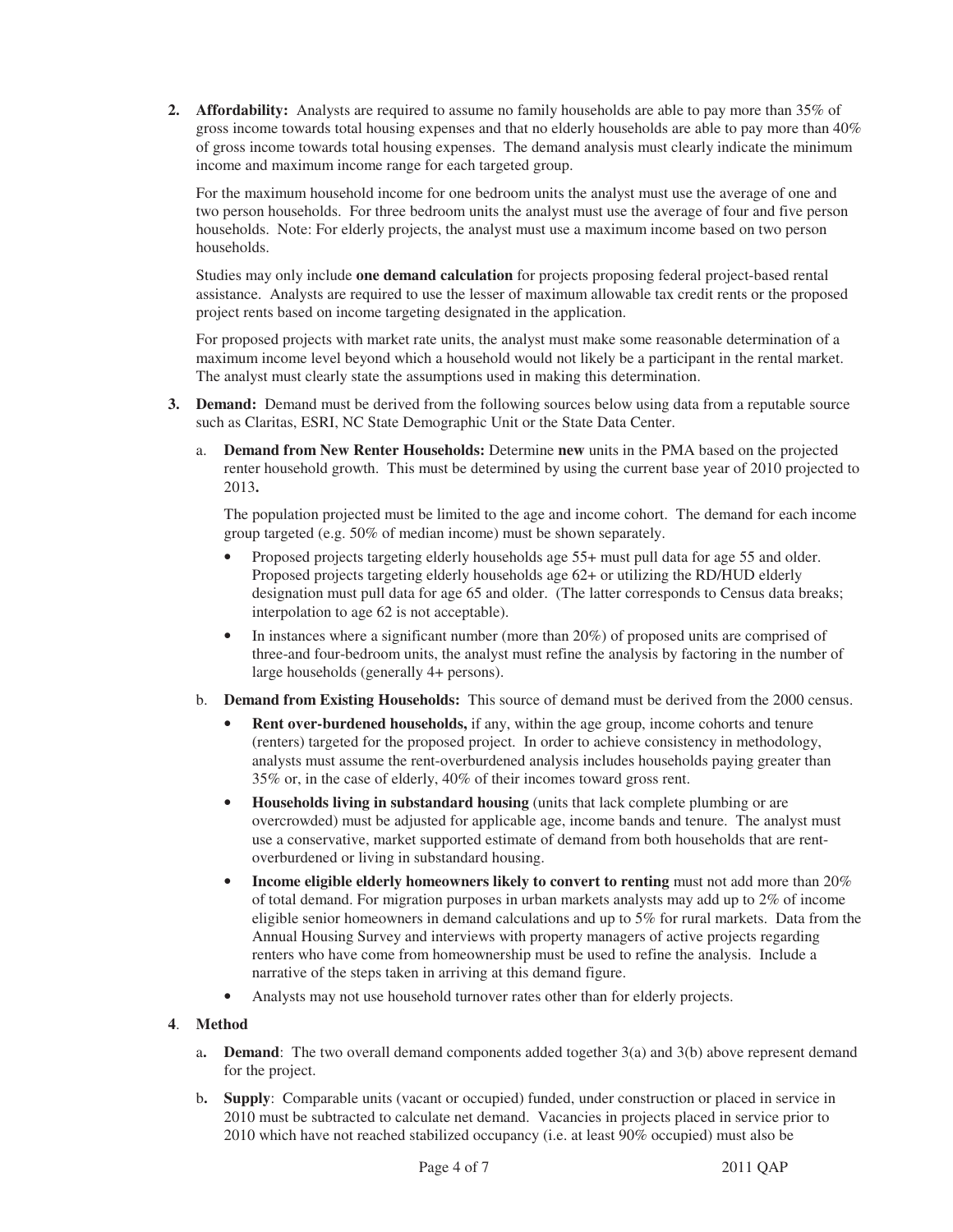considered as part of the supply. Do not subtract units in existing, stabilized LIHTC properties.

c**. Capture rate**: calculated by dividing the number of units in the proposed project by net demand. Capture rate analysis must be completed for each targeted income group and bedroom size proposed. The analyst must include a narrative on what the capture rate means for the project proposal (e.g. given the market area, is this the average capture rate or is it one that should cause concern?).

# **5. Example of Method:**

## a. **Demand and Net Demand**

|                                         | HH at $50\%$         | HH at $60\%$ of      |
|-----------------------------------------|----------------------|----------------------|
|                                         |                      |                      |
|                                         | <b>Median Income</b> | <b>Median Income</b> |
|                                         | (min. income to      | (min. income to      |
|                                         | max. income)         | max. income)         |
| <b>Demand from New Households</b>       |                      |                      |
| (age and income appropriate)            |                      |                      |
| ÷                                       |                      |                      |
| <b>Demand from Existing Households</b>  |                      |                      |
| Rent-Overburdened                       |                      |                      |
| ٠                                       |                      |                      |
| <b>Demand from Existing Households</b>  |                      |                      |
| Renters in Substandard Housing          |                      |                      |
| ÷                                       |                      |                      |
| <b>Demand from Existing Households</b>  |                      |                      |
| Elderly Homeowner Turnover (if          |                      |                      |
| applicable)                             |                      |                      |
|                                         |                      |                      |
| <b>Total Demand</b>                     |                      |                      |
|                                         |                      |                      |
| <b>Supply</b>                           |                      |                      |
| (As indicated in Section $II(G)(4)(b))$ |                      |                      |
|                                         |                      |                      |
| <b>Net Demand</b>                       |                      |                      |

# b. **Net Demand and Capture Rates**

| <b>Bedrooms</b>          | <b>Total Demand</b> | <b>Supply</b> | <b>Net Demand</b> | <b>Units Proposed</b> | <b>Capture Rate</b> |
|--------------------------|---------------------|---------------|-------------------|-----------------------|---------------------|
| 1 Bedroom at % AMI       |                     |               |                   |                       |                     |
| 2 Bedroom at % AMI       |                     |               |                   |                       |                     |
| 3 Bedroom at % AMI       |                     |               |                   |                       |                     |
| 4 Bedroom at<br>$\%$ AMI |                     |               |                   |                       |                     |
| <b>Market Rate</b>       |                     |               |                   |                       |                     |
| Overall                  |                     |               |                   |                       |                     |

**6. Absorption rate** is the estimated time needed to reach 90% occupancy. The absorption rate determination should take into consideration the overall estimate of new household growth, the available supply of competitive units, observed trends in absorption of comparable units, and the availability of subsidies and rent specials. The absorption period starts as soon as the first units are released for occupancy. If a comparable project's absorption rate is unusually rapid, the analyst must research and state the reason.

## H. **Supply Analysis (\*\*Comparable Rental Projects)**

- **1.** The analyst must determine which properties in the PMA are most comparable to the proposed project ("Comps"). Elderly projects cannot be included as Comps for family (open occupancy) projects. Representative sample/survey of the PMA rental stock should be included in an appendix.
	- a. Provide the overall average vacancy rates for all Comps, not only properties surveyed, in the PMA.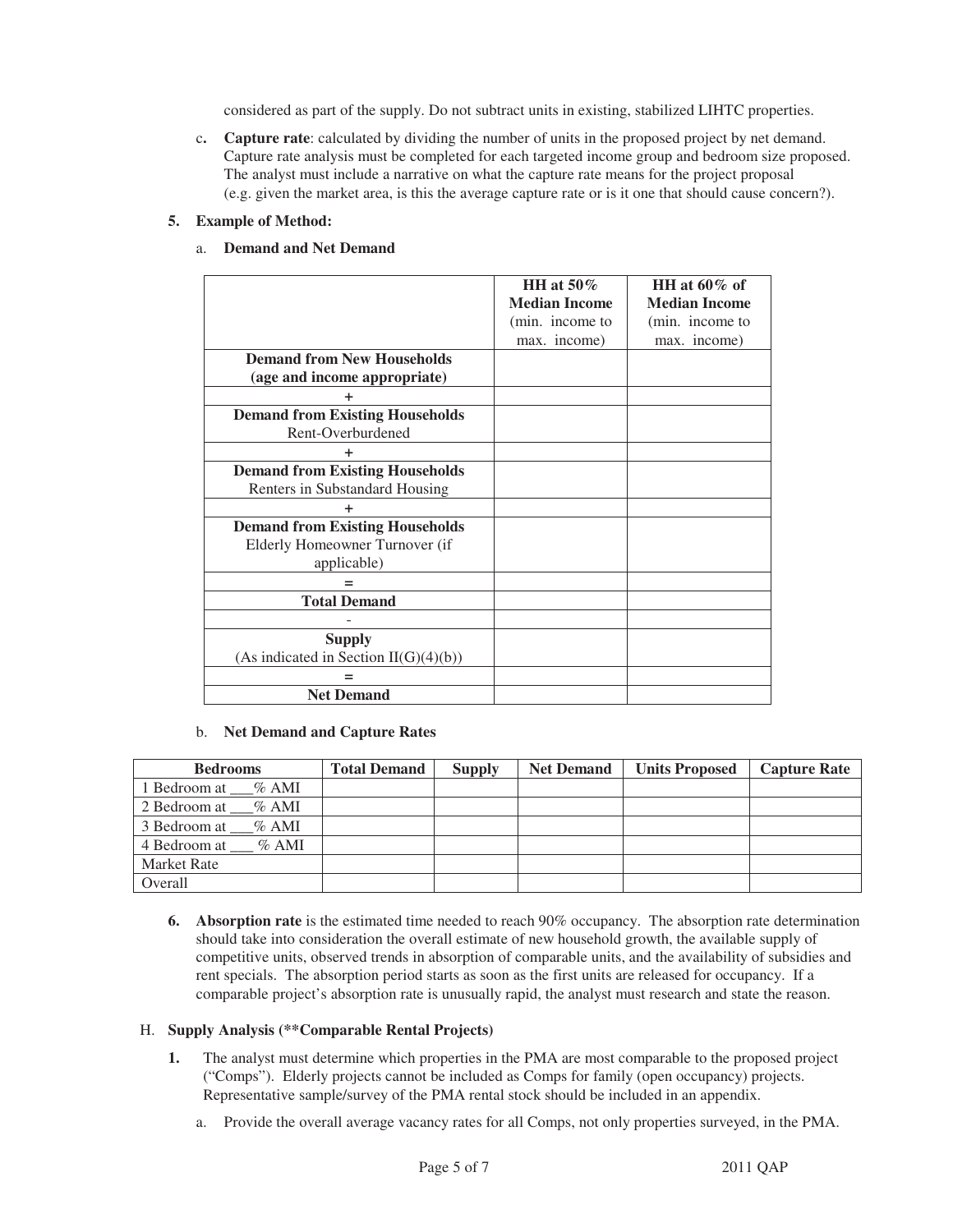In the case of proposed rural projects where a sufficient number of Comps do not exist, include data on at least three (3) projects in adjacent markets with similar characteristics.

- b. Separate out the LIHTC properties among the Comps in the PMA and provide the overall vacancy rates for such properties. Do not provide average vacancies for assisted properties (RHS, Section 8) if the proposed is not receiving rental assistance.
- c. Other information about vacancies should be separated from the data above.
- d. Analysts should provide an explanation of vacancy rates that he or she feels are not indicative of the market. For example a Comp may have occupancy problems due to poor management.

The analyst must contact all Comps and indicate the date, the person they made contact with, and how contact was made with each. Indicate all Comps on a map of the PMA.

**2**. Specifically describe the proposed project's long term impact on existing or awarded LIHTC properties. For example, the analyst may conclude that lower rents and/or better amenities will likely lead some tenants to relocate to the proposed project. In this example, the analyst should also indicate what the vacancy rate might increase to at the existing project(s) due to the proposed project. Vague comments such as "may have a limited effect" do not meet this requirement.

 \*\* Comparable being defined as properties that are similar to the proposed in terms of rents, amenities, unit size and unit mix in the PMA. This can include both market rate and LIHTC properties.

- **3.** The following information must be included for each Comp:
	- a. Name, address and phone number of the comparable property
		- b. Photograph
		- c. Breakdown of unit sizes by bedroom count
		- d. Square footage for each comparable unit type
		- e. Monthly rents and what utilities are included in the rent
		- f. Year built
		- g. Description of amenities
		- h. Concessions given, if any
		- i. Current vacancy rates by bedroom size
		- j. Type of affordable housing program, if applicable (i.e. LIHTC, Rural Development, etc.)
		- k. Number of units receiving project based rental assistance
		- l. In rural areas lacking sufficient three or four bedroom rental comparables, provide data on three and four bedroom single-family rentals, or provide information on rental trailer homes and single family homes in an attempt to identify where potential tenants are currently living.

The above information must be provided in a comparative framework with the proposed project. For example, in addition to providing a page of information along with a picture for each comparable, the analyst must also provide comparative charts or tables that show such factors as the proposed project's rents, square footages, amenities, etc. as compared to the other projects.

- **4**. If the proposed project represents an additional phase of an existing project, include a tenant profile as well as additional information related to households on a waiting list of the existing phase.
- **5**. The analyst must also provide a description of any multi-family projects in the PMA currently under construction, or scheduled to begin construction within the year. The following information must be included:
	- a. address/location,
	- b. name of owner,
	- c. number of units,
	- d. unit configuration,
	- e. rent structure,
	- f. estimated date of market entry, and
	- g. any other relevant market analysis information.